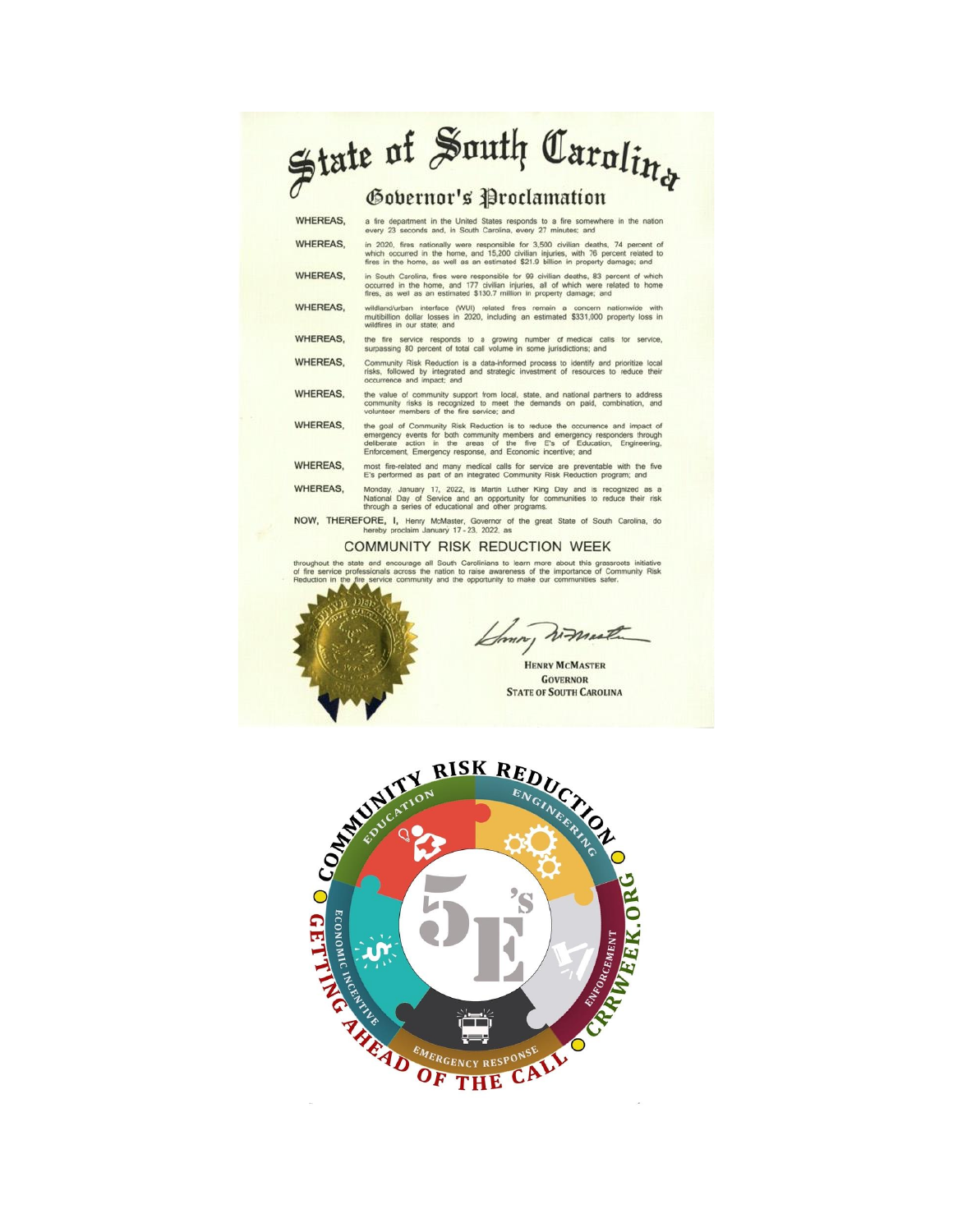## **CLARENDON COUNTY FIRE RESCUE**  *promotes* **COMMUNITY RISK REDUCTION WEEK 2022**

Governor Henry McMaster has proclaimed January 17-23, 2022, as Community Risk Reduction Week.

The week begins on Martin Luther King, Jr. Day, a National Day of Service.

As Clarendon County Fire Rescue (CCFR) continues to prepare for emergency response by providing resources that include personnel, training, equipment, and apparatus, we are also committed to being a leading source of risk reduction. A Community Risk Assessment of call types, development of a Community Risk Reduction (CRR) plan, implementation of the plan, and the subsequent evaluation of the plan are factors in successful CRR.

Our CRR plan will set goals based on identified risk, establish programs, and provide resources that include personnel, funding, time, and community partners. More simply stated by Brent Faulkner of Virtual CRR, "How can we keep bad things from happening to individuals, to our community, and to ourselves, and when it does, how do we keep it small or from getting out of control?"

During CRR Week, we will highlight the 5 E's of Community Risk Reduction, and the first one on Monday is Education and ends with Emergency Response on Friday.

**EDUCATION** Fire and Life Safety Education has been an essential part of CRR for a long time. How it is delivered has and will continue to change at many levels. Although most familiar topics remain, such as smoke alarms, cooking safety, escape planning, and proper fire extinguisher use, our department now has more opportunities with information on medical responses. We offered some information to the public in the past, and we are now better able to target specific needs such as falls and begin to reduce the number of calls of that type. With help from community partners, we will continue to reach out and provide resources focused on the atrisk population of Clarendon County for a safe and healthy community.

**ENGINEERING** Systems that require engineering offer a tremendous amount of safety to the buildings we work in, places we visit, schools, and homes. Electrical systems, building materials and designs, suppression systems, and communication technologies are some of the systems we may take for granted. Plans for new construction and upgrades to existing buildings are reviewed to ensure that all systems are compliant with current standards.

Engineering's impact is evident in many ways in our community, from engineered systems in building construction, suppression systems, and communication to more common items like smoke alarms, car seats, and bicycle helmets. CCFR also uses modern technology and design to make our job safer and provide service with less risk.